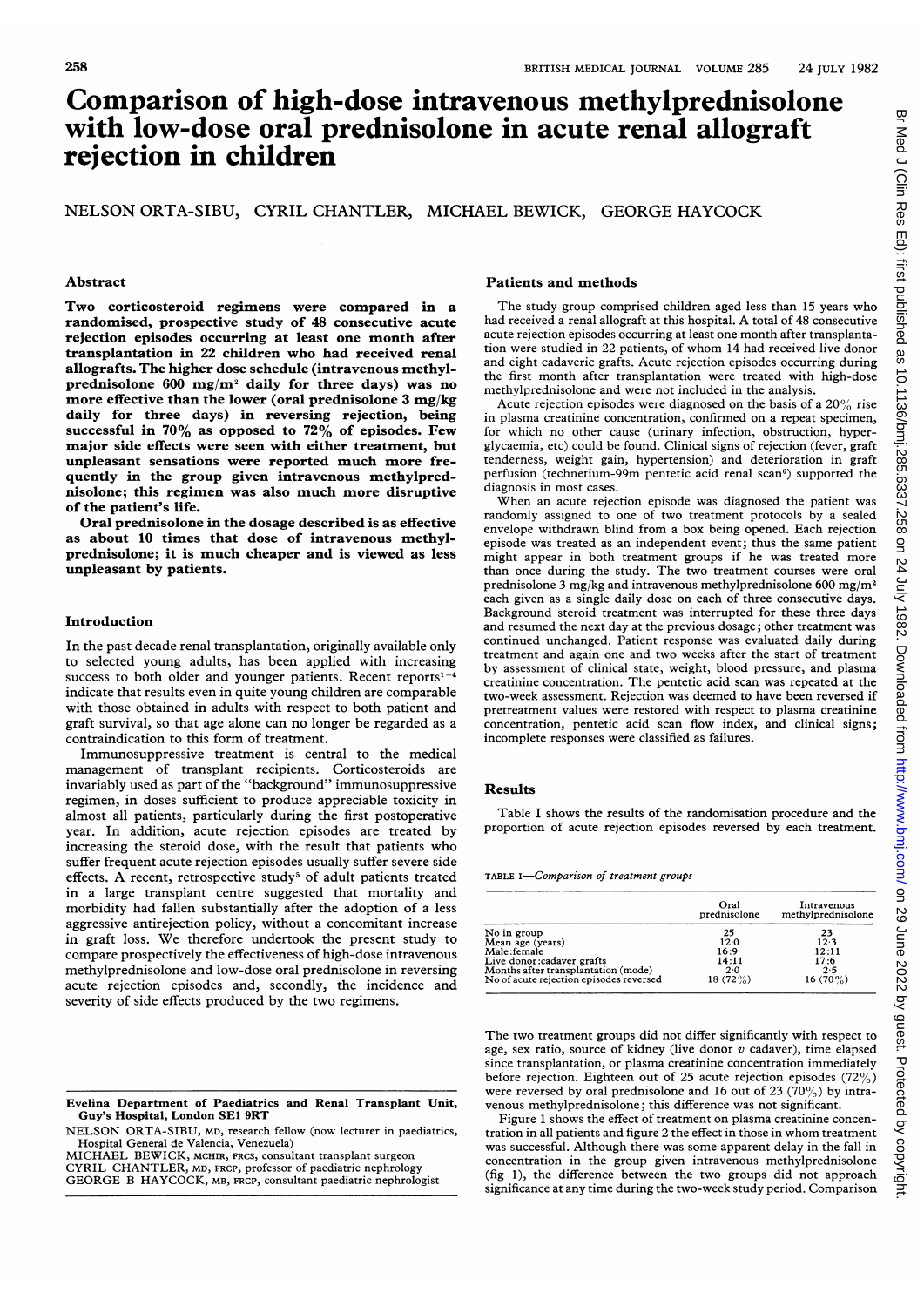

 $FIG$  1-Mean + SEM plasma creatinine concentrations in the two treatment groups (all patients). Baseline value (day 0) is the last estimation recorded before rejection was diagnosed.

Conversion: SI to traditional units-Creatinine:  $1 \mu mol/l \approx 11.3 \mu g/100$  ml.





Conversion: SI to traditional units-Creatinine:  $1 \mu mol/l \approx 11.3 \mu g/100 \text{ ml.}$ 

of figures <sup>1</sup> and 2 suggests that this effect was wholly due to those patients who failed to respond to treatment.

Few side effects were seen with either treatment; these are summarised in table II. Patients receiving intravenous methylprednisolone, however, disliked the injections and the peculiar sensations experienced during the infusion.

Figure 3 summarises the outcome of the 14 acute rejection episodes that were not reversed. The only rejection that led to graft loss was in a patient given intravenous methylprednisolone; otherwise the outcome was identical in the two groups.

### Discussion

Various regimens have been advocated for the treatment of acute rejection episodes; most entail a substantial increase in corticosteroid dosage, either by mouth<sup>7</sup> <sup>8</sup> or by using large doses

of intravenous methylprednisolone.<sup>9-11</sup> Few comparative trials of different treatments have been published, however, and none at all in children. Clarke and Salaman<sup>12</sup> found that oral prednisolone and intravenous methylprednisolone were equally effective in reversing acute rejection episodes, no further improvement being achieved even when both were used together. The overall incidence of side effects was similar in all groups, though life-threatening complications such as septicaemia, pneumonia, and gastrointestinal haemorrhage were more common in patients given oral prednisolone. Similar results were described by Mussche et  $al<sup>13</sup>$  in 1976 and by Gray  $et$   $al<sup>14</sup>$  in 1978. The high incidence of serious toxicity in these series, particularly in patients treated with oral prednisolone, may have been attributable to the fact that the drug was administered in divided daily doses, thus presumably achieving continuously high blood steroid concentrations, whereas the intravenous methylprednisolone was given as boluses, thus achieving transiently high concentrations but with return to baseline values before the next dose. Furthermore, the two- or three-day course of either drug was followed in most cases by a further period of "tailing off" down to the background immunosuppressive regimen, which might be expected to increase toxicity further.

In contrast to the above, a group in San Francisco<sup>15</sup> found that the introduction of a less aggressive immunosuppressive policy in 1972, including among other things a change from intravenous methylprednisolone to oral prednisolone, was followed by a reduction in patient mortality and morbidity without any increase in graft loss; a later report<sup>5</sup> confirmed that the improvement in results was sustained. Kauffmann et al<sup>16</sup> recently reported a prospective, double-blind trial comparing high-dose (30 mg/kg) with low-dose (3 mg/kg) intravenous methylprednisolone in the treatment of acute rejection episodes. Although the design of this study differed in several respects from that reported here, the steroid dosages being compared were similar. The authors concluded that the higher dosage was no more effective than the lower, while possibly leading to greater toxicity.

Our results show that oral prednisolone in <sup>a</sup> dose of 3 mg/kg/ day for three days is sufficient to reverse 72% of acute rejection episodes occurring in children more than one month after transplantation; this is no different from results obtained with intravenous methylprednisolone in either our own series or in

TABLE iI-Comparison of side effects observed

|                               | Oral<br>prednisolone | Intravenous<br>methylprednisolone |
|-------------------------------|----------------------|-----------------------------------|
| Hypertension*<br>Weight gaint |                      |                                   |
| Infection<br>Miscellaneous    |                      |                                   |

\*Defined as diastolic blood pressure >85 mm Hg. †Defined<br>as increase of >500 g over pretreatment value. The infections<br>were in the urine  $\ddagger$  and in an arteriovenous shunt  $\S$ ;<br>miscellaneous complications comprised nause



FIG 3-Subsequent course and outcome in patients in whom treatment failed to reverse acute rejection episodes.